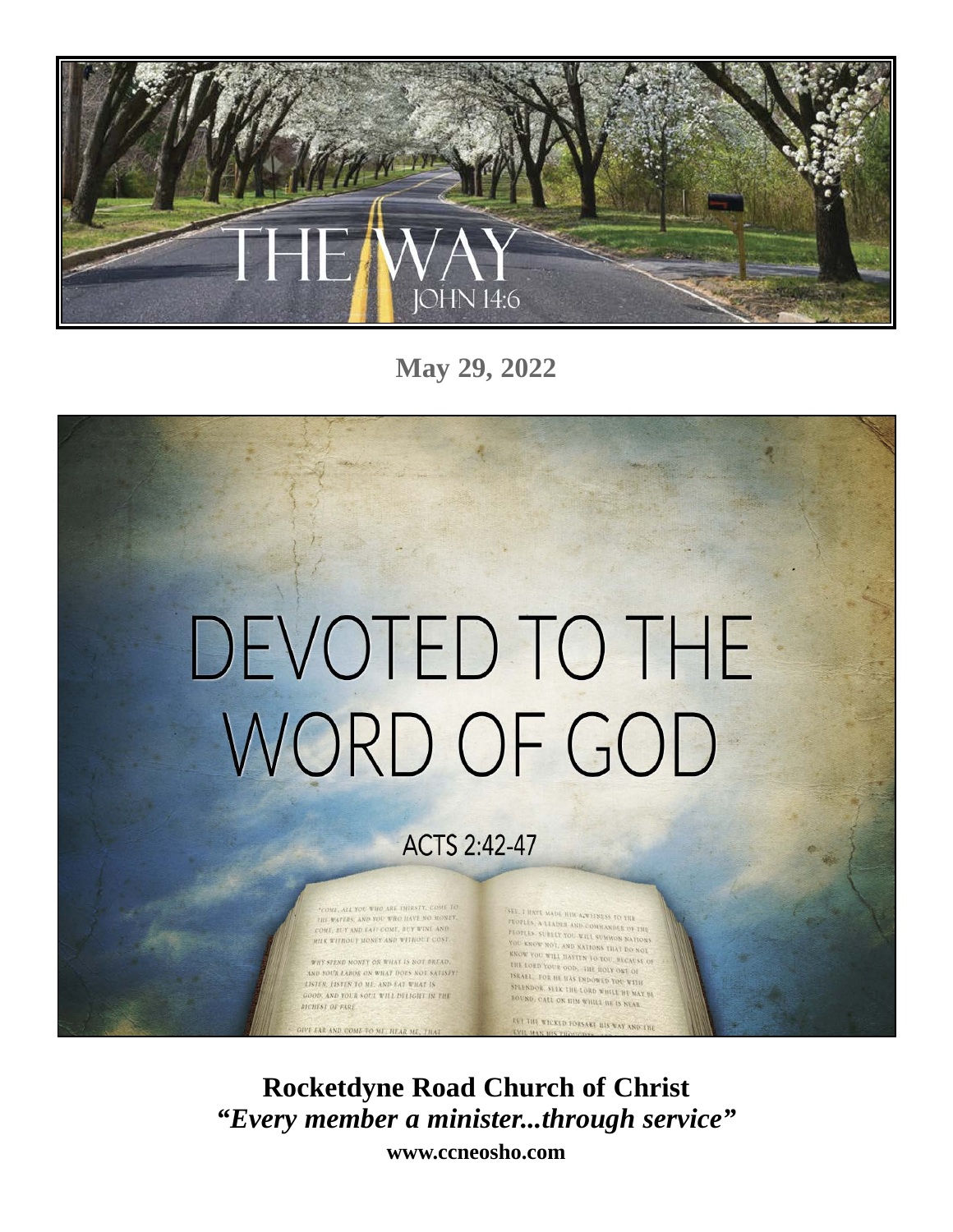

Remember Syler Drake, Max Ruhl, Bonnie Gray, Jerry Haught, Luci Hilliard, Dawn Dabbs, Linda Channel, Gladys Cobb, Sherry Smith, Scott Cagle, Shirley Obenshain, Dale Gray, Brian Deckman, Ralph Cope, Helen Elder, and Rachel Pyron as they deal with ongoing health issues.

**Clarence Garman** will celebrate his 87th birthday June 1st. His address is 4756 Panda Road, Birthday! Diamond, MO 64840.

## **Thank You**

Thank you so much for all the prayers and cards of encouragement. It means so much to be a part of the Rocketdyne family. Thank you to the ladies for all the food brought to us. It was all so good and a big help. I miss being with you on Sunday. God is good all the time, all the time God is good.

Love you all, Bonnie Gray

Max and Lynn Ruhl want to thank everyone for the continued prayers, cards and text messages. Max is gaining strength and weight! His scans have been good so far. His next CT scan will be in two months. Please pray that the immunotherapy and chemo work. Then Max can plan to have esophagus reconstruction surgery.



Congratulations to Jerry & Diane Haught. They will celebrate their 57th Wedding Anniversary June 1st.

Congratulations to Don & Bobby Hounschell. They will celebrate their 67th Wedding Anniversary June 4th.



**Nathan Anderson Wyatt Burns Garret Douglas Jackson Schriever**



Studying God's word together and learning about The Way is the first thing the early Christians did and it is an essential of our walk with Jesus today!

Next Sunday, June 5th, is our annual Promotion Sunday! All Bible Classes will promote their students up to the next grade level at 9:30am. (Example: If you will be going into 5th grade next August, you will now start attending the 5th-7th grade Bible Class.)

Then at 10:30am, we will have a special worship service to celebrate our student's promotions and celebrate our current and past Bible Teachers.

Come back later that evening, at 6pm, to join us at the Cole Pavillion for an old fashion ice cream social with various sundae toppings and water activities for the kids (and kids at heart)! Please bring your favorite homemade ice cream to share. We hope you make plans to attend!



**Mid-Week Meal Wednesday, June 1 \*\* 5:45 - 6:30 \*\* Fish Fry At the Cole Pavillion** Bring desserts

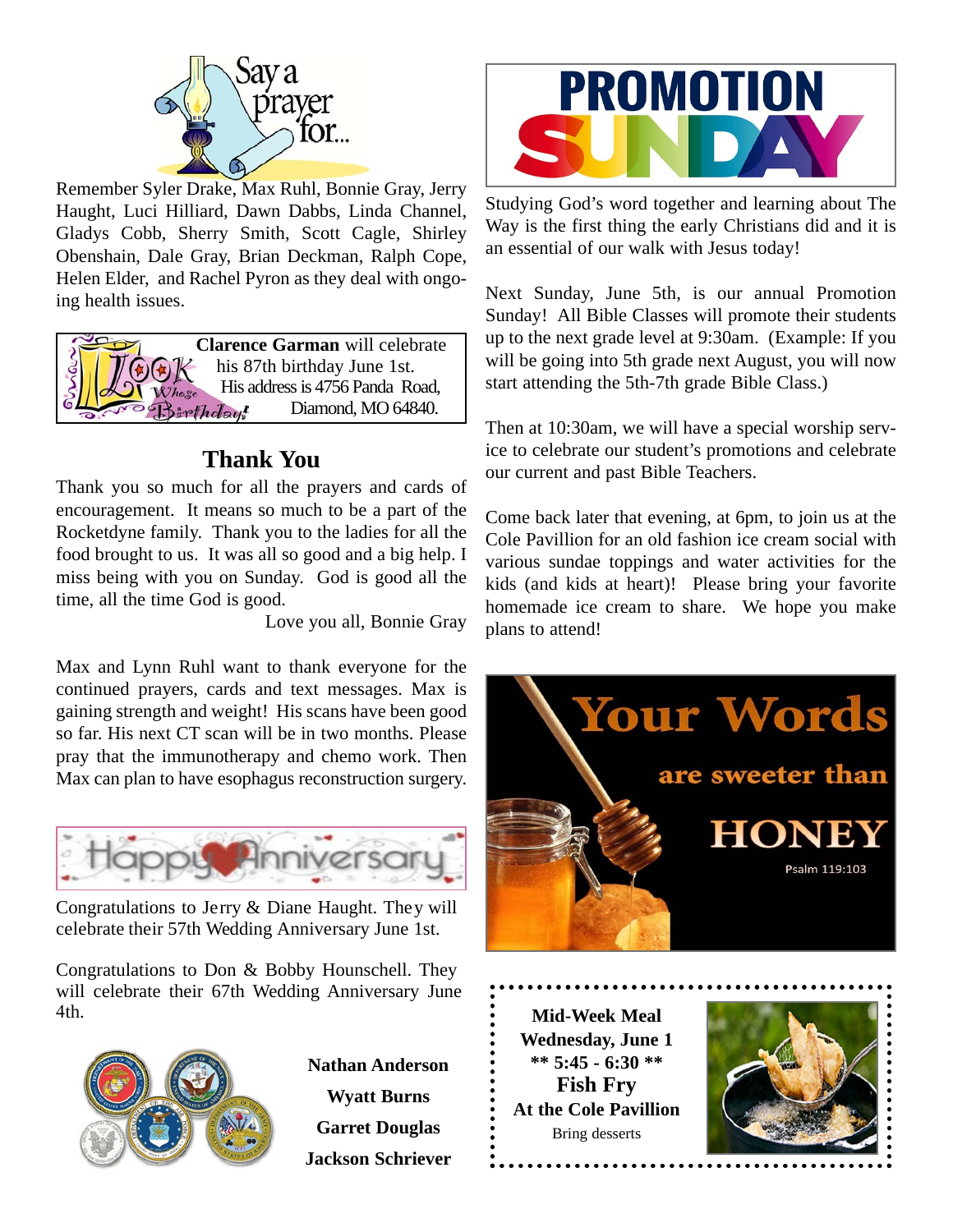

Camp Rocketdyne is FINALLY here!! We will kick off camp at 9AM on Wednesday, June 1st, and we will keep the festivities and work projects going through 3PM on Friday, June 3rd. There is no cost for this event as you will be volunteering your time helping with several community service projects, but trust me when I say we have several FUN activities planned in the evenings as well. Please let me know today if you plan to attend so I can finalize meal plans and send you a 'packing list'.

Next Sunday: We will celebrate 'Promotion Sundae' together at 6PM (see separate article for more information).

Then SAVE THE DATE: Our weekly TNT's (Teen's Night Together) starts Thursday, June 9th, at 3:30PM!! I'm keeping our kickoff a surprise - but trust me when I say you'll want to be a part of it!

Happy Memorial Day Weekend everyone!! As we enjoy a long weekend and celebrate that school is finally out, it's important to remember those who paid the ultimate sacrifice for us to live in a country like this. Just like Jesus died for our eternal freedom, some paid the ultimate price for our national freedom as well. Freedom isn't free. Let us never forget that fact, or ever take that lightly. Zac

### **Congratulations**

Congratulations to Matt and Christina Shear for their soccer team winning the YMCA Soccer Tournament for ages 7-8. Team members from our Rocketdyne Road church family are Colton Shear, Wyatt Stipp and Eli Erisman.



Thank you to all who contributed to our special collection for Outreach Sunday. Over \$38,000 was given to help support these ministries.



## **For Ages 3 years - 4th Grade**

Thank you to Shannon Hatfield for teaching us another lesson about faithfulness. Join us today for a lesson about Gentleness, a Fruit of the Spirit.

## **May Memory Verse**

*"All I want is to know Christ and the power of His rising from death..." Philippians 3:10* Just a reminder, whenever you are ready, you can

say the memory verse to the Imagination Station teacher for a treat from the treasure box!

## **Schedule**

#### **Today - May 29**

Lesson: Gentleness Teacher: Blair Holding Helpers: Michelle Brock, Jesse Davis Monitor: Andrew Jones

#### **June 5**

Lesson: Gentleness Teacher: Renee Lewis Helpers: Glenda Condict, Bella Bass Monitor: Jason Stipp

#### **June 12**

Lesson: Self Control Teacher: Karen Pyron Helpers: Marla Davis, Lane Pyron Monitor: Sage Crane